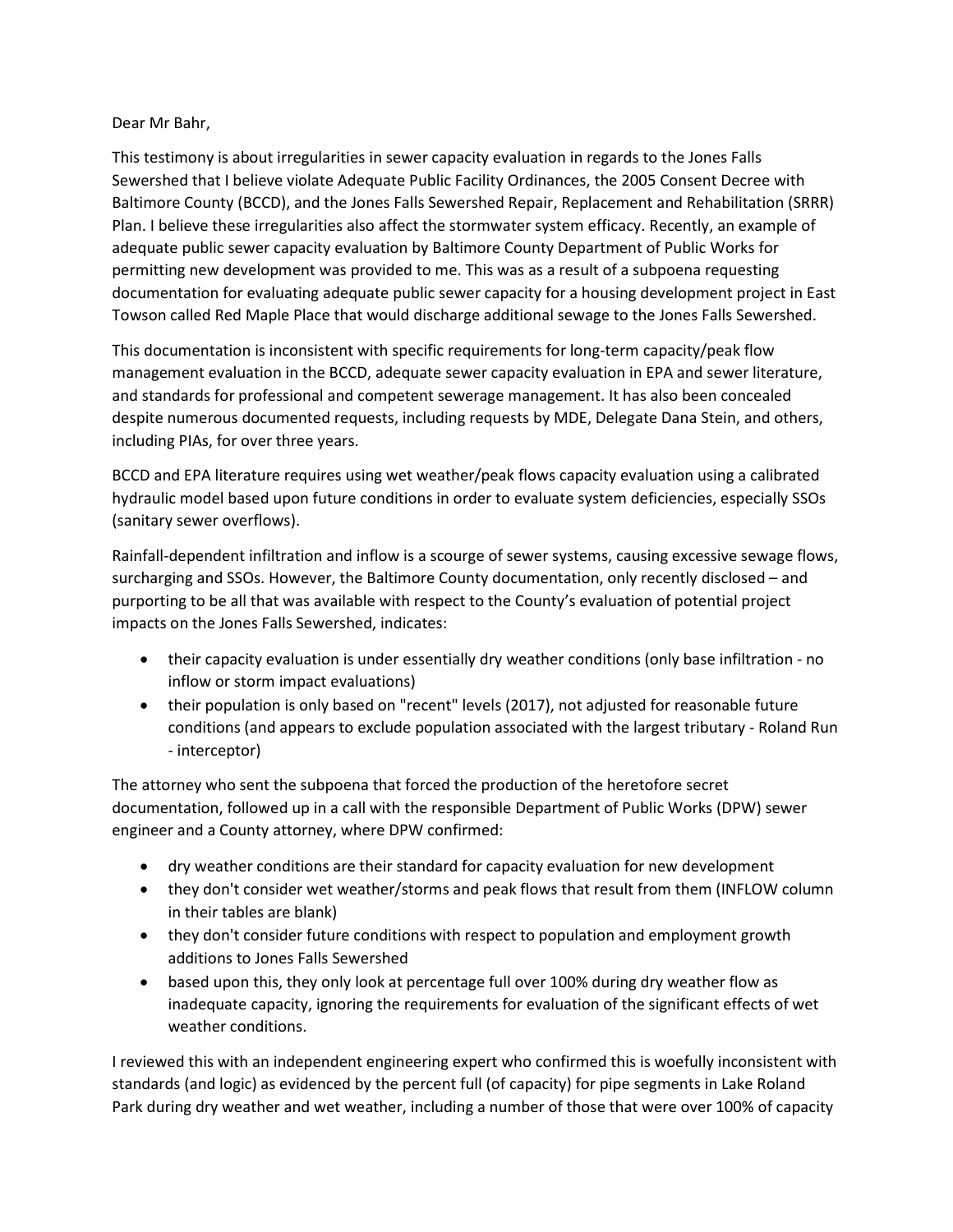for all five rainstorms evaluated by RK&K in 2012 (Baltimore County's own sewer design policy maximum is 90%).

Here is one example from the County's RK&K analysis of pipe 6888-6887 that flows for 2,927 feet under Lake Roland:

- the attached DPW's tables say this pipe is 48.73% full based on 2017 conditions
- the 2012 RK&K reports said for dry weather flows under future conditions, this was between 40- 50% full
- the 2012 RK&K reports said for wet weather flows under future conditions, this was:
	- 102% for a 2 year/6-hour storm
	- · 125% for a 2 year/24-hour storm
	- · 125% for a 10 year/6-hour storm
	- · 142% for a 10 year/24-hour storm
	- · 144% for a 20 year/24-hour storm

I am providing more information for your investigation and evaluation in the Appendix that follows. My questions to you are:

- how can a previously concealed method actually used by the County internally for capacity evaluation for new development be so different from what is clearly prescribed by EPA/MDE?
- what, if any, information does DPW have to show that their rejection of RK&K's analysis of sewer incapacities during heavy storms was appropriate?
- what assurances could possibly be provided that this previously concealed dry weather flow methodology has any efficacy and reliability for achieving the goals and objectives of the 2005 Consent Decree and stormwater permits?
- Are there consequences for stonewalling and concealing information requested by state officials and citizens over two-three years?

Thank you for your consideration of this written testimony.

Sincerely, Tom McCord Thomas B. McCord 902 Malvern Avenue Towson, MD 21204

## Appendix

1. Documentation from Baltimore County of adequate public sewer capacity evaluation for Red Maple Place

1. JF45580Maple for Towson Run interceptor (converges with Roland Run and Upper Jones Falls interceptors at manhole 6888)

2. JF450000Maple for Upper Jones Falls interceptor that includes Towson Run flow and continues to its exit at Baltimore City line

2. Note the cumulative population reflected on page 1 column 4 of JF450000Maple is 53,112, which is <60% of the 90,000 population used in RK&K's 2012 SRRR Plan the Baltimore County said was from year 2000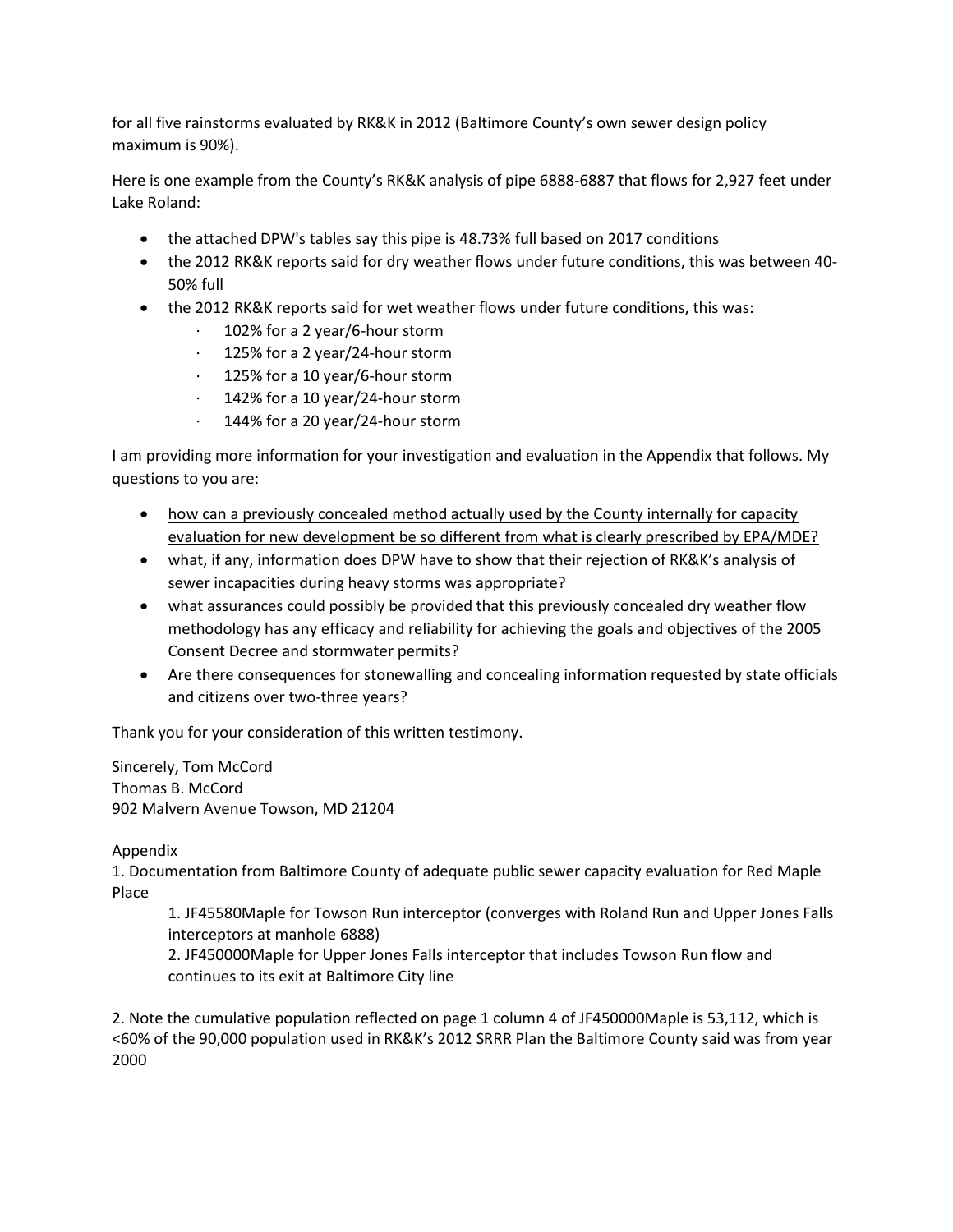3. Note the manhole numbers of pipe segments reflected on page 5 of JF450000Maple columns 2 and 3, and the percent full in column 11; compare these to wet weather percents on the graphic (3rd attachment) for some of these pipe segments from the 2012 RK&K work

4. The 2012 RK&K work used very old and outdated population and employment data and excluded substantial planned Towson growth (that DPW has said requires a relief sewer for Towson Run) for its future 2025 conditions. What would the RK&K long-term capacity/peak flow management evaluation and SRRR for the Jones Falls Sewershed reveal if based upon reasonable population and employment assumptions? The 2020 Triennial Review?

5. Baltimore County has said a relief sewer is needed for Towson Run because of substantial Towson growth and, after many surveys, included a phase of this in the 2017 Triennial review, which was constructed. However, if you look at

1. JF45580Maple pages 5 and 6 column 11 for percent full of the pipe segments, with only few exceptions for smaller pipes, they are all under Baltimore County's maximum design standard of 90%, and

2. the RK&K graphs for 10 and 20 year/24-hour storms in 2nd and 3rd page of the 3rd attachment, there are no relief sewers reflected for Towson Run - only for Upper Jones Falls and downstream to City. Therefore

3. the population (and employment) growth for years 2025-2030 must be substantial (and based upon wet weather conditions) in order to require planning/construction of a Towson Run relief sewer that was not called for in the largest storm evaluated by RK&K and SRRR

6. As a result of a meeting with MDE and Secretary Ben Grumbles on 5/25/2018, where it was indicated that the SRRR Plan for the Jones Falls Sewershed was invalid, Secretary Grumbles asked Dana Stein's office and the Adequate Public Sewer Workgroup to provide questions for MDE to send to Baltimore County Department of Public Works (DPW) for an meeting that occurred on 8/23/2018. It was a very disappointing meeting, with DPW continuing to stonewall and not address the attached questions provided them

7. In 2019 an administrative law judge ruled against the Bluestem development solely on the basis of inadequate sewer capacity based upon testimony of an independent sewer engineering expert largely about evidence from the 2012 RK&K work. This was upheld upon appeal. In those proceedings, DPW represented that there had been independent modeling of potential sewer flow capacities on which it relied (other than the RK&K report)—but never produced any such documentation in response to numerous document requests. We now have good reason to believe it was nothing more or less than the dry weather flow calculation produced in the Red Maple proceedings.

8. In 2019, a retired utility contractor for sewer spotted evidence of an SSO in Lake Roland Park at the very manhole where RK&K had predicted SSOs exceeding 1 million gallons in large rainstorms. Baltimore County reactions were bizarre but after some publicity the SSO was ultimately reported to MDE

9. An example for how documentation for Red Maple compares to RK&K's work for pipe 6882- 6883 below the Lake Roland Dam, where SSOs > 1 million gallons were predicted in large rainstorms, and evidence of an unreported SSO was discovered in 2019, follows:

1. the attached DPW's tables say this pipe is 50.96% full based on 2017 conditions